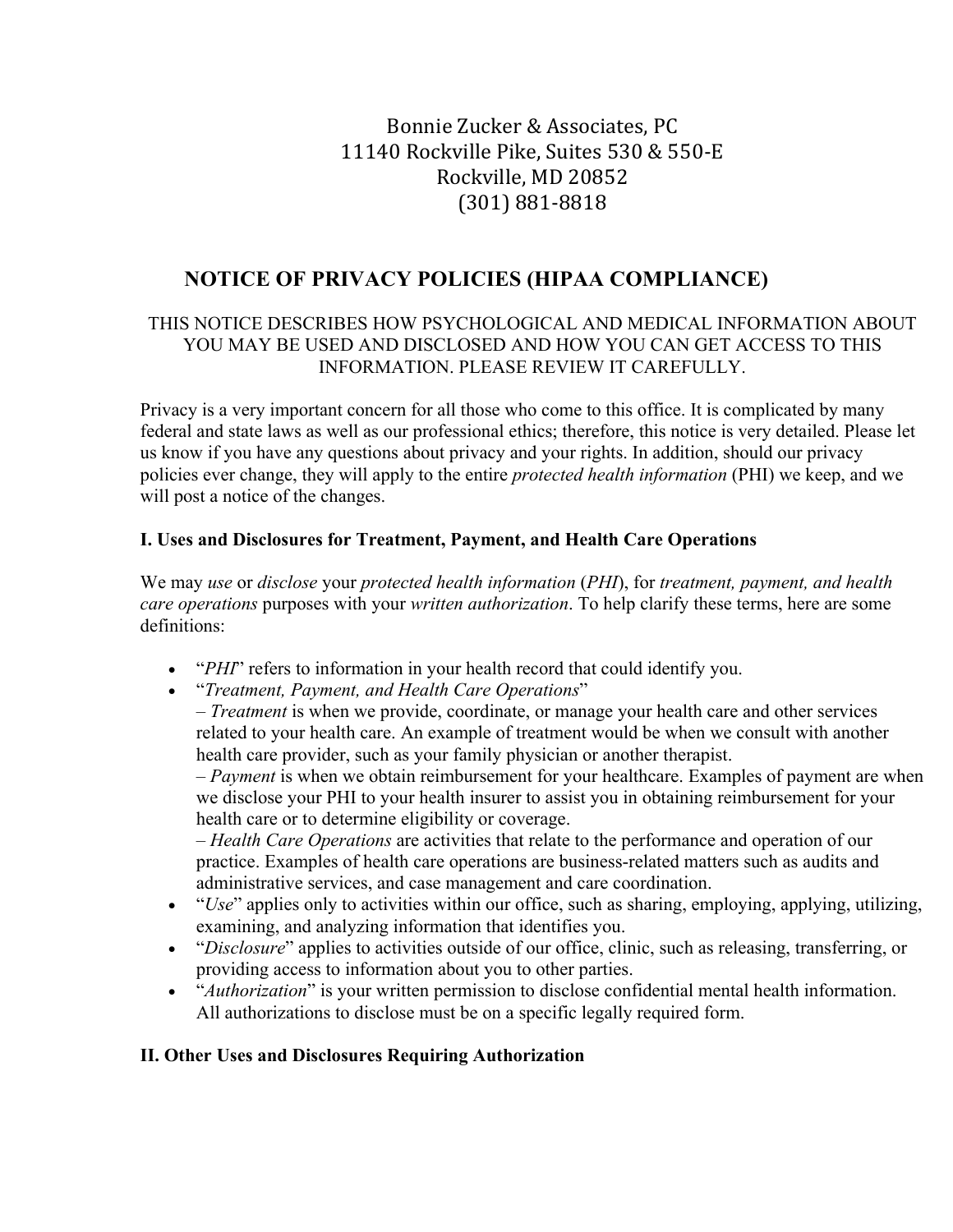We may use or disclose PHI for purposes outside of treatment, payment, or health care operations when your appropriate authorization is obtained. In those instances when we are asked for information for purposes outside of treatment, payment, or health care operations, we will obtain an authorization from you before releasing this information. We will also need to obtain an authorization before releasing your Psychotherapy Notes. "*Psychotherapy Notes*" are notes we have made about our conversation during a private, group, joint, or family counseling session, which we have kept separate from the rest of your medical record. These notes are given a greater degree of protection than PHI.

You may revoke all such authorizations (of PHI or Psychotherapy Notes) at any time, provided each revocation is in writing. You may not revoke an authorization to the extent that (1) We have relied on that authorization; or (2) if the authorization was obtained as a condition of obtaining insurance coverage, law provides the insurer the right to contest the claim under the policy.

#### **III. Uses and Disclosures without Authorization**

We may use or disclose PHI without your consent or authorization in the following circumstances:

- *Child Abuse* If we have reason to believe that a child has been subjected to abuse or neglect, we must report this belief to the appropriate authorities.
- *Adult and Domestic Abuse* We may disclose protected health information regarding you if we reasonably believe that you are a victim of abuse, neglect, self-neglector exploitation.
- *Health Oversight Activities*  If we receive a subpoena from any Maryland Board of Examiners of Psychologists or Social Workers because they are investigating my practice, we must disclose any PHI requested by the Board.
- *Judicial and Administrative Proceedings*  If you are involved in a court proceeding and a request is made for information about your diagnosis and treatment or the records thereof, such information is privileged under state law, and we will not release information without your written authorization or a court order. The privilege does not apply when you are being evaluated or a third party or where the evaluation is court ordered. You will be informed in advance if this is the case.
- *Serious Threat to Health or Safety*  If you communicate a specific threat of imminent harm against another individual or if we believe that there is clear, imminent risk of physical or mental injury being inflicted against another individual, we may make disclosures that we believe are necessary to protect that individual from harm. If we believe that you present an imminent, serious risk of physical or mental injury or death to yourself, we may make disclosures we consider necessary to protect you from harm.

#### **IV. Patient's Rights and Therapist's Duties**

Patient's Rights:

• *Right to Request Restrictions* – You have the right to request restrictions on certain uses and disclosures of protected health information. However, we are not required to agree to a restriction you request.